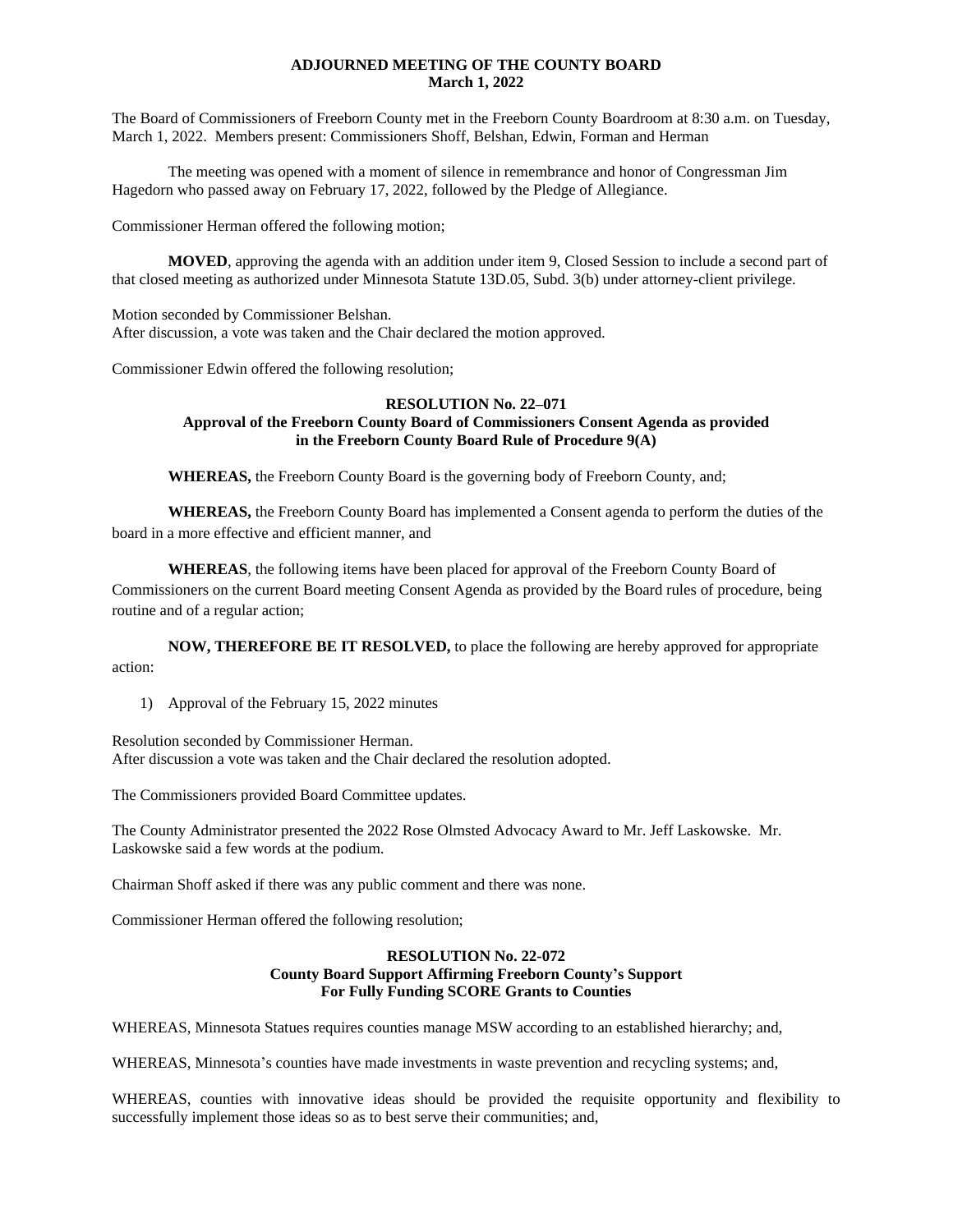WHEREAS, Minnesota's counties have continued to invest in waste reduction and recycling by imposing local taxes and/or fees; and,

WHEREAS, the revenues the State is collecting via the solid waste management taxes have continued to grow while amounts sent to the counties have not increased proportionally; and,

WHEREAS, Minnesota counties face significant market trends that will require innovative approaches to manage materials separated from solid wastes in order to adequately meet the growing and changing needs of citizens and businesses; and,

WHEREAS, Minnesota has an opportunity to improve its waste reduction and recycling system through funding the counties investments in infrastructure and expanded operations;

NOW, THEREFORE, BE IT RESOLVED, Freeborn County supports the state funding, by increased SCORE (Select Committee on Recycling and the Environment) grants, in amounts which fully utilize the solid waste management tax revenues for solid waste reduction, management activities, and improving our environment.

Resolution seconded by Commissioner Forman. After discussion a vote was taken and the Chair declared the resolution adopted.

Commissioner Forman offered the following resolution;

# **RESOLUTION No. 22-073 Granting Approval for the Re-Zoning of Real Property**

WHEREAS, Ed Hendricks submitted a petition to the Zoning Administrator on 02/04/22 pursuant to the Code of Ordinances of Freeborn County, Minnesota, Chapter 42 (Zoning Ord.) for the re-zoning of three parcels from "A" Agricultural District to a "B-2" Highway Business District, on the following premises owned by Habben Properties LLLP:

> Parcels 08.240.0010, 08.240.0020, 08.240.0030 NW Corner NE ¼ Section 27, Albert Lea Township

WHEREAS, the County Planning Commission held a public hearing on the petition on 02/15/22, in accordance with the Zoning Ord., Art. XII.

WHEREAS, the County Planning Commission made a decision on the petition and forwarded its required findings of fact and recommendations to the Freeborn County Board of Commissioners in the attached report.

BE IT THEREFORE RESOLVED, the Freeborn County Board of Commissioners approves and adopts the findings of facts and recommendations of the County Planning Commission in the attached report,

AND BE IT FURTHER RESOLVED, said premises are rezoned to "B-2" Highway Business District. Said premises were heretofore zoned "A" Agricultural District.

Resolution seconded by Commissioner Herman. After discussion, a vote was taken and the Chair declared the resolution approved.

Commissioner Forman offered the following resolution:

# **RESOLUTION No. 22-074 Amending Code of Ordnances: Chapter 42 Article I.; Sec. 42-7 Definitions**

BE IT ORDAINED BY THE BOARD OF COMMISSIONERS:

THAT CHAPTER 42 ARTICLE I; Sec. 42-7 OF THE CODE OF ORDINANCES OF FREEBORN COUNTY, MINNESOTA, ARE HEREBY AMENDED TO READ AS FOLLOWS: **Sec. 42-7.- Definitions.**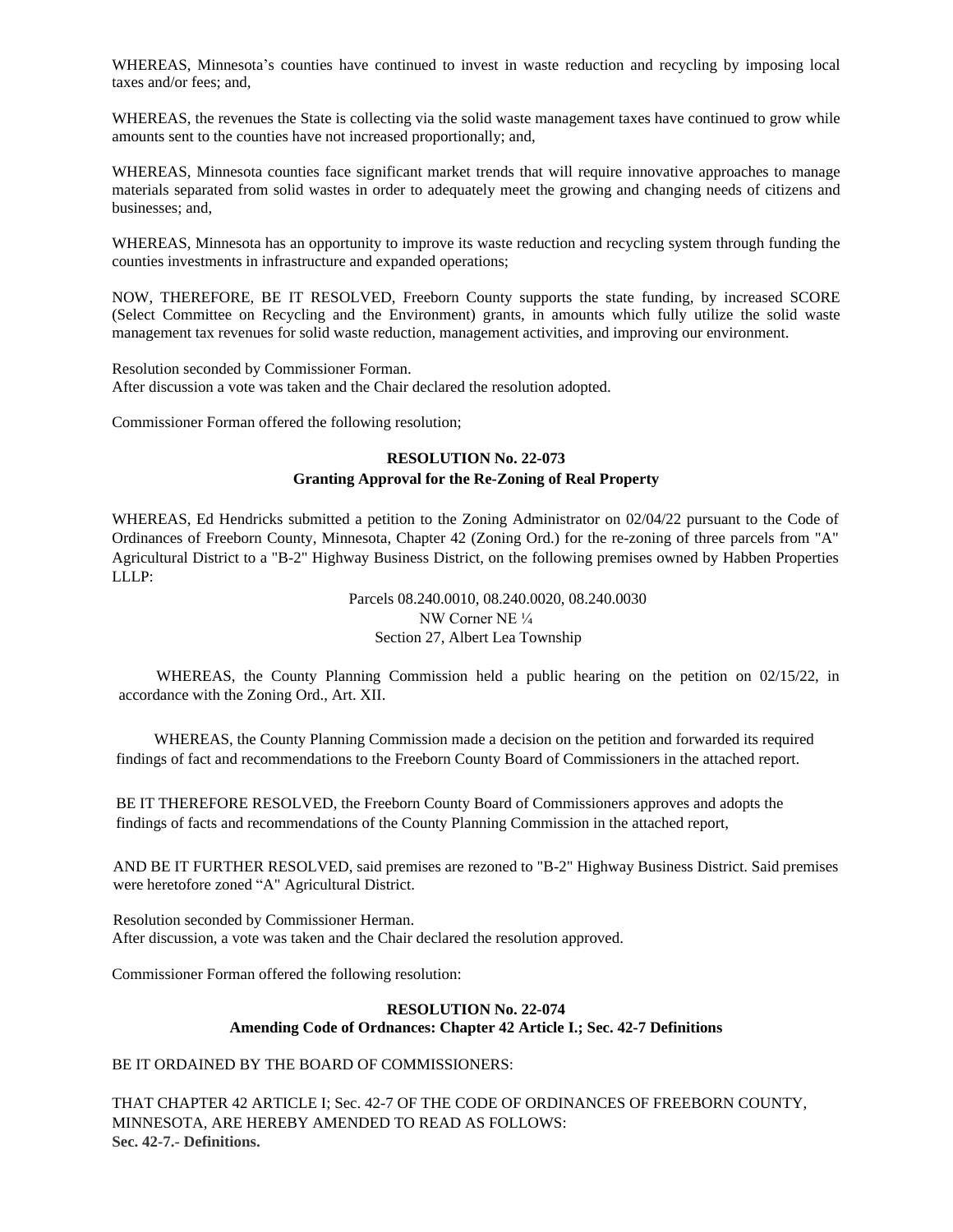*Minor essential service facilities.* Any essential service line or structure located within any county easement or county right-of-way and providing single service distribution lines, i.e., single service electrical distribution lines (less than 35 KV) or other single service distribution lines (communication or gas), shall not require a conditional use permit; however, such service facilities shall be governed by the procedures described herein. Single service distribution lines are the individual lines serving a single residence or building site.

Resolution was seconded by Commissioner Belshan. After discussion, a vote was taken and the Chair declared the resolution approved.

Commissioner Herman offered the following resolution:

# **RESOLUTION No. 22-075 Amending Conditional Use Permit #1**

Resolved, that the site plan and strip map on record for Conditional Use Permit #1 is hereby amended to reflect the addition of a new pipeline regulator site, including all associated apertures and structures, be and is hereby approved.

Resolution was seconded by Commissioner Forman. After discussion, a vote was taken and the Chair declared the resolution approved.

Commissioner Edwin offered the following resolution:

#### **RESOLUTION No. 22-076 Accepting the Resignation of McKenna Cech**

**WHEREAS,** the Freeborn County Assessor's Office has the responsibility for providing a quality service with integrity and accountability to the citizens of Freeborn County;

**WHEREAS,** the Freeborn County Board is the appointing authority for all county employees;

WHEREAS; McKenna Cech has been employed as an Appraiser since February 24<sup>th</sup>, 2020 and is resigning her position effective March 4<sup>th</sup>, 2022,

**NOW, THEREFORE BE IT RESOLVED,** to accept the resignation of McKenna Cech as a Freeborn Appraiser effective on or about March 4<sup>th</sup>, 2022.

Resolution was seconded by Commissioner Herman. After discussion, a vote was taken and the Chair declared the resolution approved.

Commissioner Herman offered the following resolution:

## **RESOLUTION No. 22-077 Permission to Fill the County Appraiser Position**

**WHEREAS,** the Freeborn County employees have the responsibility for providing quality service with integrity and accountability to the citizens of Freeborn County;

**WHEREAS,** the Freeborn County Board is the appointing authority for all county employees, and;

WHEREAS, McKenna Cech, Freeborn County Appraiser, has resigned her position effective March 4<sup>th</sup>, 2022;

**NOW, THEREFORE BE IT RESOLVED,** that the board approves the filling of the vacant Freeborn County Appraiser position.

Resolution was seconded by Commissioner Forman. After discussion, a vote was taken and the Chair declared the resolution approved.

Commissioner Forman offered the following resolution: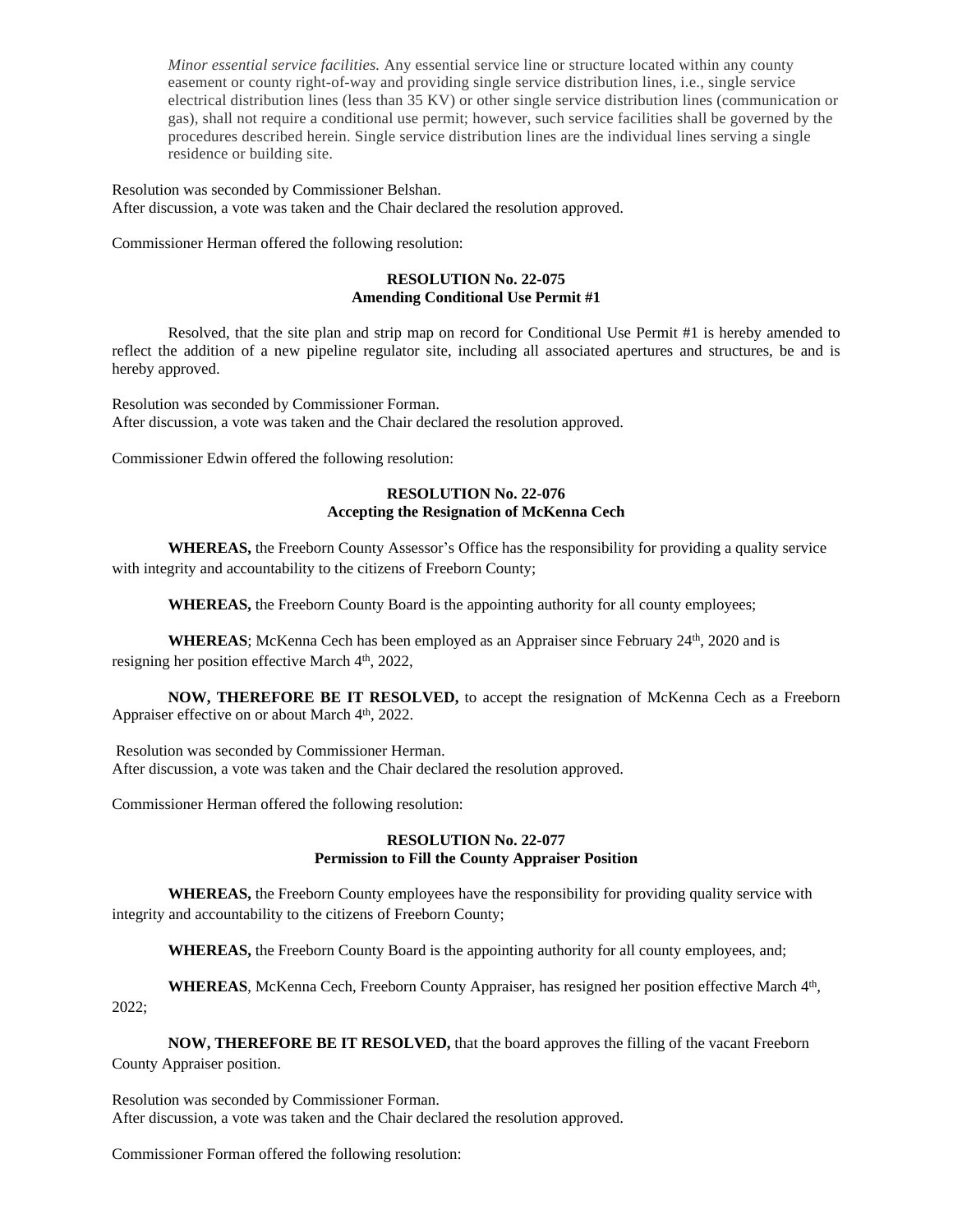## **RESOLUTION No. 22-078 Renewing the South Central Community-Based Initiative Joint Powers Agreement**

**WHEREAS,** the Freeborn County Department of Human Services is part of the 10-county South Central Community-Based Initiative (SCCBI) to provide services to persons with mental illness; and

**WHEREAS,** the establishment of the SCCBI Joint Powers Board serves as a mechanism whereby additional programs and services may be developed for the benefit of the parties, and

**WHEREAS,** the mission of the SCCBI is to facilitate each mental health consumer's recovery by improving their quality of life, by assisting them to assume increased responsibility over their lives, and to help them function as actively and independently as possible in the community; and

**WHEREAS**, the SCCBI purchases mental health services from Freeborn County and other participating counties in the form of case management, community support services, community mental health therapy, flexible spending funds, clubhouse services, psychiatric services, and administration of these services with specified grant dollars from the State of Minnesota in order to fulfill the mission; therefore

**BE IT RESOLVED,** that the South Central Community-Based Initiative Joint Powers Agreement be renewed, along with Freeborn County's membership in the Initiative for provision of mental health services to residents of Freeborn County and of counties comprising the SCCBI.

Resolution was seconded by Commissioner Herman. After discussion, a vote was taken and the Chair declared the resolution approved.

Commissioner Herman offered the following resolution:

## **RESOLUTION No. 22-079 Approving the State of Minnesota – County Child Support Program Interagency Cooperative Agreement for Calendar Years 2022-2023**

**WHEREAS,** Minnesota Statute names the County Agency as responsible for local operation of child support services; and

**WHEREAS**, The Minnesota State Department of Human Services requires an Interagency Cooperative Agreement to be renewed every two years with each Human Services entity within the State in order to receive reimbursement for provision of Child Support Services; and

**WHEREAS,** Freeborn County and the State of Minnesota are empowered to enter into interagency agreements in order to administer child support services, utilizing state and federal funds; and

**WHEREAS,** the Freeborn County Department of Human Services requires the assistance of the County Attorney's Office and the Sheriff's Office in order to fully provide child support services; and

**WHEREAS,** the above-referenced entities are empowered to enter into cooperative arrangements for the provision of services to the public; therefore

**BE IT RESOLVED,** that the CY 2022-2023 STATE OF MINNESOTA-COUNTY CHILD SUPPORT PROGRAM INTERAGENCY COOPERATIVE AGREEMENT be approved and the Freeborn County Department of Human Services Director have the authority to execute required Cooperative Arrangements and Attachments to the Agreement in order to carry out the provision of the Child Support Program in Freeborn County.

Resolution was seconded by Commissioner Edwin. After discussion, a vote was taken and the Chair declared the resolution approved.

At approximately 8:55 the Board went into closed session as allowed under Minnesota 13D.05, Subd 2 (3) and under Minnesota Statute 13D.05, Subd. 3(b) under attorney-client privilege.

The Board reconvened at approximately 9:39 a.m. and Administrator Jensen briefed the issues that were discussed in the closed session.